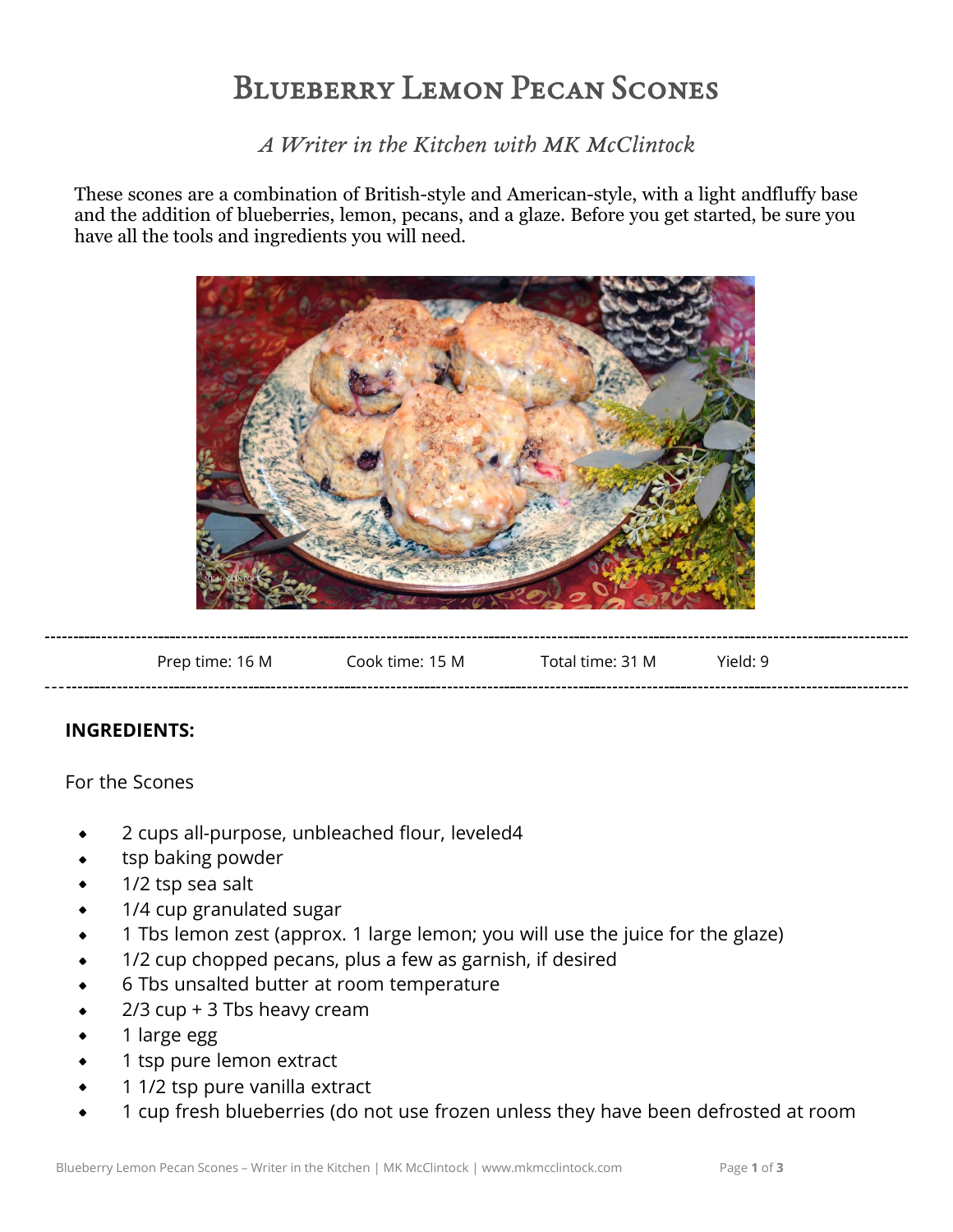temp and drained)

For the Glaze

- 1 cup powdered sugar
- 3 Tbs fresh lemon juice (approx. 1 large lemon)  $\bullet$

## **INSTRUCTIONS:**

## For the Scones

- 1. Preheat oven to 425°F, and prepare a baking sheet with parchment paper.
- 2. A food processor was used to create a fine, sandy texture when combining thedry ingredients and the butter. You may use a pastry cutter, your fingers, or a hand mixer instead of a processor, but you want to achieve the fine texture. If using a food processor, follow the instructions for your model.
- 3. Combine all dry ingredients (flour, baking powder, salt, sugar, lemon zest) in the processor and pulse a few times to combine. Add the chopped pecans and pulse 10-12 times to really grind up the pecans.
- 4. Cut the room temperature butter into chunks and distribute evenly over the flour mixture in the processor. Pulse 10 times to create a nice, sandy texture. No butter chunks should be visible, no matter how you are combining the ingredients.
- 5. Transfer to a large mixing bowl.
- 6. In a smaller bowl, whisk together the 2/3 cup + 2 Tbs of the heavy cream,lemon extract, vanilla extract, and egg. Save 1 Tbs of the cream for later.
- 7. Pour the cream mixture over the dry mixture. At this point, you want to use a spatula to combine the mixes halfway. Meaning, don't form the ball of doughyet. Add the cup of blueberries evenly, and then continue to gently combine using a spatula. The dough will look a little crumbly, but it will be soft.
- 8. Using your hands, knead 2-3 times in the bowl to gather up any loose flour mixture.
- 9. Transfer to a lightly floured surface and gently knead 8-10 more times. Keep the pressure light when kneading to avoid a tough dough.
- 10. Roll the dough out to 1-inch thickness. Using a 2.5-inch cutter, cut out 6-7circles. You will need to re-roll the scraps to cut out another 2-3 circles.
- 11. Place the circles evenly over a parchment lined baking sheet. Brush the topswith the 1 Tbs of heavy cream. 1 Tbs of cream should be enough for all the scones.
- 12. Bake the scones for 14-16 minutes. Oven times vary so check at 14 minutes. Inour oven, 16 minutes worked best for this pecan variation. The top edges should be golden brown.
- 13. Remove from the oven and cool on a wire rack. We like to slide the parchmentfrom the baking sheet on the wire rack. This way, when we put on the glaze, any drips